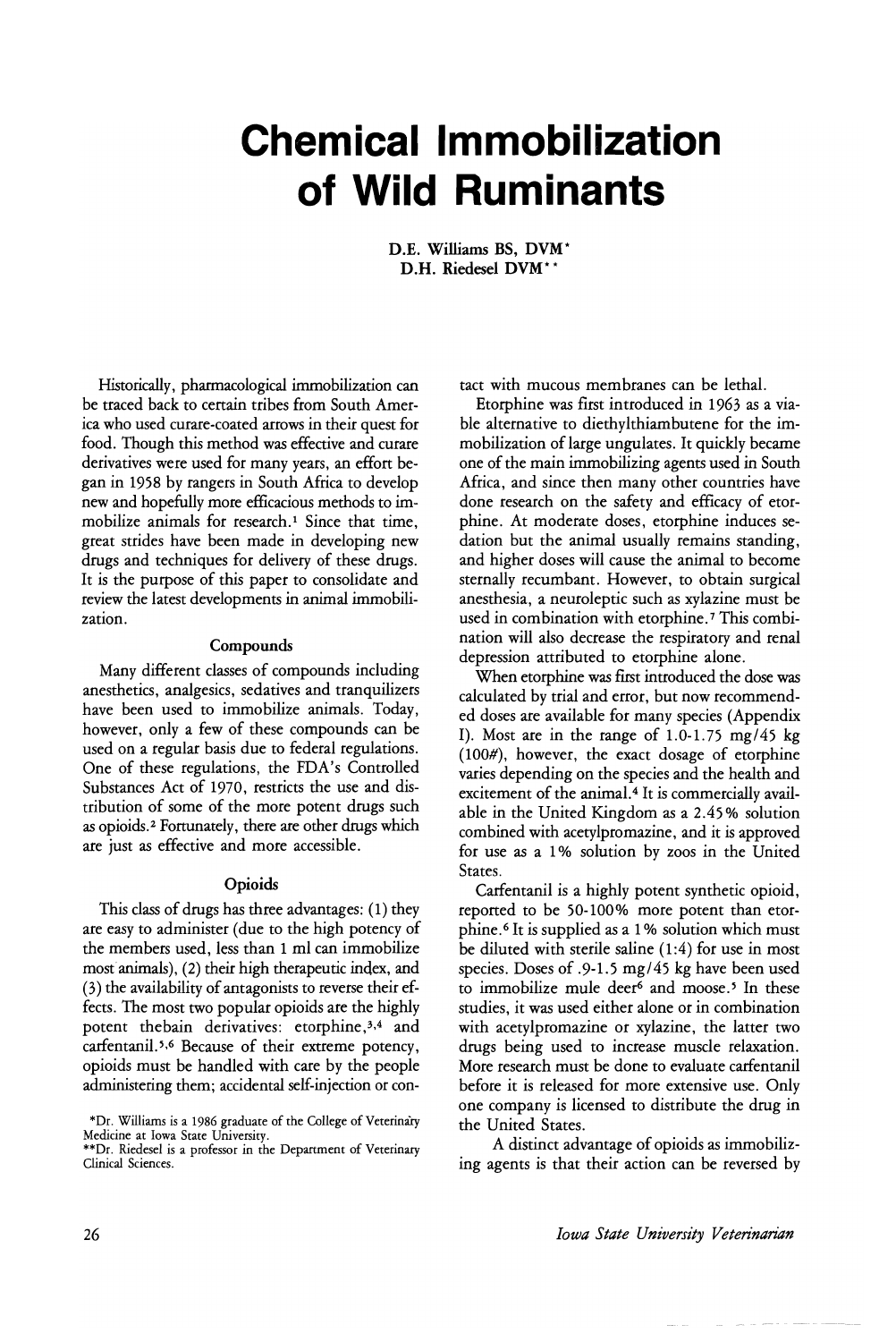the use of opioid antagonists. These antagonists include diprenorphine, cyprenorphine, naloxone, and nalorphine. When they are used in animals not under the influence of one of the other opioids, all with the exception of naloxone will bind to opiate receptors of the body and cause a morphine-like response. However, when used after the aforementioned opioids, they reverse the opioid effects. This is thought to be a type of competitive inhibition, displacing the more potent opioids.

Dosages of each of the antagonists should be checked before any opioids are used. There is quite a wide dosage range depending on the immobilizing agent used. For example, a 10 mg dose of etorphine requires 20 mg of diprenorphine to reverse its effects;3 however, the same dose of carfentanil requires 100 mg of diprenorphine for adequate reversal. <sup>6</sup>

# Sedative Analgesics

Xylazine, an alpha-2 adrenoreceptor agonist, is the most commonly used drug in the sedative analgesic category. It has many of the same effects as the opioids without the CNS stimulation. Xylazine produces muscle relaxation and sedation (in most animals) and some analgesia.8 However, animals under the influence of xylazine can still react to painful stimuli, so proper restraint must always be employed when using this drug to prevent injury to the animal and personnel.

Sedation can be obtained with doses of .5-2.0 mg/kg, whereas complete immobilization requires 3-8 mg/kg. Dosages can vary depending on age, degree of excitement, and species, e.g. Jacobsen<sup>9</sup> has found that black-tailed deer that were alarmed required twice the dose of deer that were calm. Fawns weighing 10-20 kg required dosages higher than either younger or older animals.

For many years, the main disadvantage of using xylazine was the lack of a good reversal agent and therefore long periods of unnecessary immobilization. Recently, research has been done on an alpha-2 adrenoreceptor blocker called yohimbine. It has been used extensively and with good success in white-tailed deer,  $7,10-13$  mule deer,  $13,14$  moose, 5 and bighorned sheep. 13,14 The average arousal time after intravenous injection of yohimbine is 4 min. If 4-aminopyridine is used along with yohimbine, arousal occurs in an average of 2.5 min. <sup>13</sup> This is due to the complementary effects of these two drugs, an acetylcholine releaser and an alpha-2 blocker respectively.

Tolazoline, a vasoactive amine used in human cardiotherapy, has also been successfully used as a xylazine reversal agent by some zoos and researchers. Studies done on dogs<sup>15</sup> and cattle <sup>16</sup> have found it to be a suitable substitute for yohimbine, and in some cases was the preferred drug due to its more complete and longer lasting reversal. <sup>17</sup> More research must be done to substantiate these claims.

# **Tranquilizers**

The most commonly used tranquilizers are the phenothiazine derivatives. These drugs cause sedation and muscle relaxation, but are not potent enough to be used alone. In a study by Pusateri,<sup>18</sup> promazine was used an oral immobilizing agent in pronghorn antelope. Doses of 2-17 mg/kg had no effect on these animals no matter what the age or condition. It has also been the author's experience that twice the recommended equine dose of promazine HCl (5 mg/kg) added to grain would not sufficiently tranquilize a tame, 6 year old, female white-tailed deer for capture. However, acetylpromazine is very useful whgn used in conjunction with opioids or phencycliding derivatives to decrease their side effects. When used in combination with other agents, acetylpromazine dosages range from  $.05-.5$  mg/kg.

Another group of tranquilizers frequently used are the benzodiazepine derivatives. Diazepam (Valium) has been used as an oral immobilizing agent. It, unlike the promazines, has enough sedative action to make tame pronghorn antelope managable. <sup>18</sup> It was most effective in the adult animal at a dose of 7-23 mg/kg. Fawns were not affected significantly by these doses.

# Neuromuscular Blocking Agents

These agents have been used for many years to immobilize wild ruminants. The most popular drug in this class is succinylcholine. However, in recent years, its use has diminished mainly because of its low therapeutic index and the lack of a safe and effective reversal agent. An overdose of succinylcholine will cause diaphragmatic paralysis, which is lethal if resuscitation equipment is not available. Therefore, its use is not recommended. Dosages of .02-.05 mg/kg have been used in the past with only moderate death losses.<sup>1</sup>

# Phencyclidine Derivatives

The phencyclidine derivatives, which include phencyclidine and ketamine, are classified as dissociative anesthetics. This means they dissociate the central nervous system causing immobilization.8 These drugs also cause catatonia and increased salivation while having minimal effect on reflexes such as swallowing and blinking.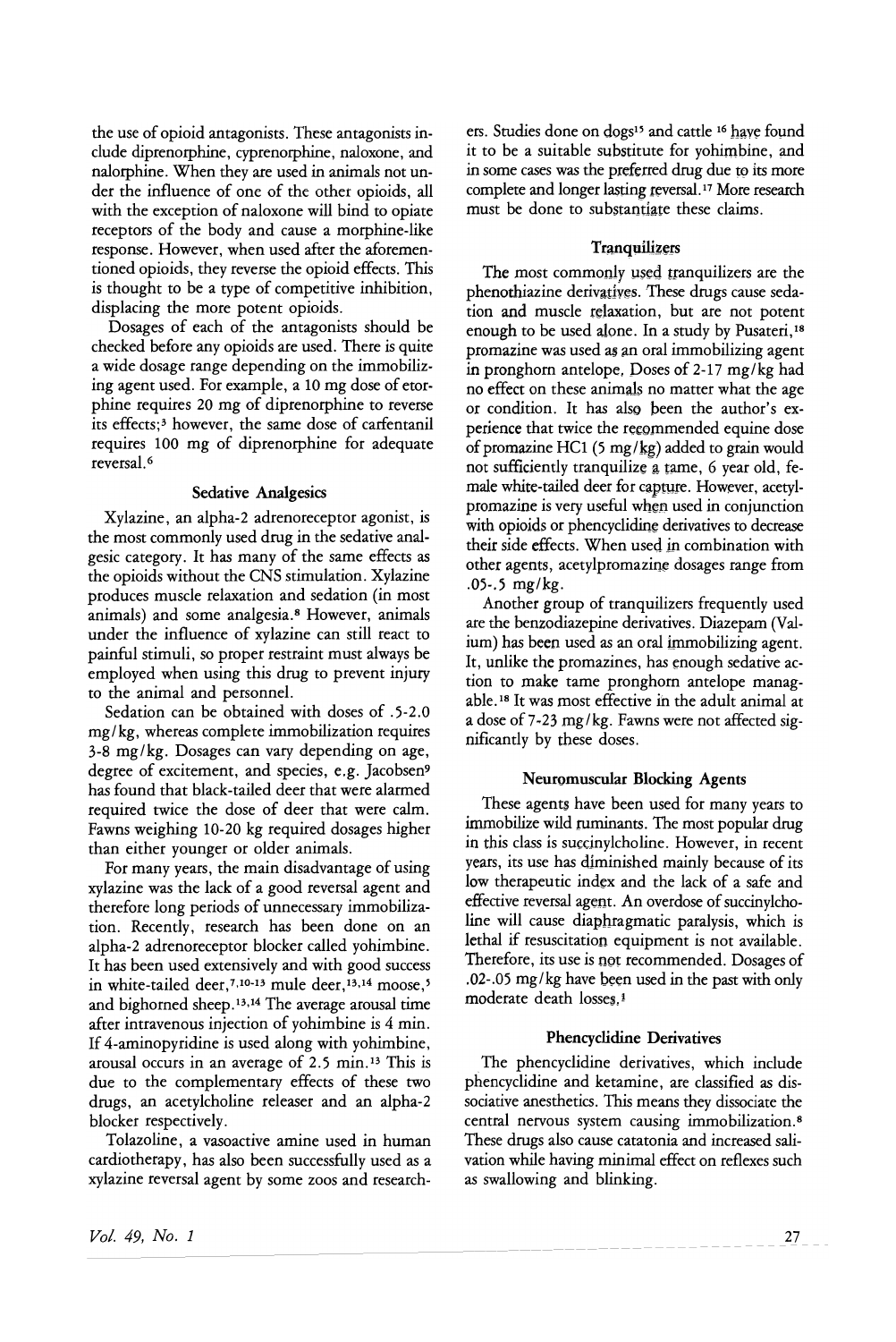Phencyclidine (PCP) was first used by Harthoorn in the late 50'S.1 It was found to be an effective anesthetic agent for small nuninants, but was taken off the market in the 70's because of human abuse. Ketamine, on the other hand, is still getting limited use in small ruminants such as black-tailed deer. It is usually used in combination with xylazine to decrease the catatonia. In one study, this combination was used on white-tailed deer at a dosage of 1-2 mg/kg xylazine and 6-8 mg/kg ketamine. This is equivalent to a 1:1 combination of small animal Rompun (20 mg/ml) and Ketaset (100 mg/ml) used at a rate of 1 ml/5-10 kg.

Another combination is ketamine and acetylpromazine. This was used by the author at 3 times the recommended dose in an attempt to anesthetize a 2 month old male white-tailed deer. At this dose, the fawn became only slightly ataxic. No more was given because of the threat of hyperthermia and hypoxia from high environmental temperature and excitement.

#### Delivery Methods

Over the years, many methods have been developed to deliver the drugs to animals. At this time, there are three systems that are frequently used: the pole syringe, projectile syringe, and baits. <sup>3</sup>

#### Pole Syringe

The pole syringe is not used that often unless facilities are adequate to keep the animals closely confined, which may increase the likelihood of injury to the animal and personnel.<sup>1</sup> The lack of confinement precludes its use on free ranging animals. The pole syringe is, however, a good system to use in vaccination and antibiotic administration in captive animals.

# Projectile Syringes

The most frequently used system for the delivery of immobilizing agents is the projectile syringe or dart. The two main components of this system are the projectile and the projector.

There are many types of syringes in use today. They all work on the same principle: the use of some material in a closed chamber to exert a force to push the plunger.

One type of syringe uses compressed gas, mainly air or  $CO<sub>2</sub>$ .<sup>1</sup> These darts are inexpensive to fill with gas, pressures can be varied, and the syringe can be reused many times. However, some method must be devised to stop leakage of the immobilizing agent from the needle. A plastic or silicone collar fitted over the opening in the needle is usually used. The collar is pushed back on impact and the immobilizing agent is delivered.

Another type of syringe uses an acid-carbonate system. <sup>19</sup> This syringe uses a pelleted or powdered carbonate separated from the liquid acid by a diaphragm or plug. On impact, the diagram is broken and the chemicals mix. To accomplish this, various lead weights are used (Figure 1). These syringes have the disadvantage of delayed drug release, since it takes time for the chemical reaction to occur. They also have a tendency to bounce out before injection is complete. These problems can be remedied by the use of barbed needles.

The last major type of syringe (projectile) is the percussion cap syringe, which is probably the most widely used. Caps or powder charges are used to inject the agent. They have some type of internal triggering mechanism to set off the charges, which vary in size depending on the syringe volume.

The main disadvantage of this type of syringe is the tissue damage, which includes large hematomas, and internal damage, caused by the excess force of the injection. Some advancements are being made to decrease this damage.

A recently developed syringe is a modification of the projectile syringe called the radio telemetry dart. This dart is a combination of a spring loaded syringe and a radio transmitter. This helps in locating animals darted in heavy cover. The dart is only available in New Zealand at this writing.<sup>7</sup>

There are also other less frequently used projectiles. These are grooved darts which hold pastes and powdered agents. They have the disadvantage of inaccuracy in the dosage and are therefore not used frequently. <sup>1</sup>

To deliver the projectiles on target, a good projector is needed. The three types used most frequently are the powder gun,  $CO<sub>2</sub>$  gun, and blow-gun.

The most accurate and most widely used of these is the powder gun. Most models use different size charges to vary the range, but only two companies make models with a fme adjustment for ranges from  $6-100$  m.<sup>1</sup> The ability to vary the range is very important. The longer the range, the harder the impact and the more damage there is to the animal. To prevent this, shorter ranges should be used whenever possible.

Another commonly used propellent is  $CO<sub>2</sub>$ . Many rifles and pistols are available and most use an easily obtained  $CO<sub>2</sub>$  cartridge. These guns have some advantages at shorter ranges, but since they use an expandable gas, variations in the temperature and canister pressure will affect the velocity of the projectile. This is partially counteracted by the use of larger canisters and experience.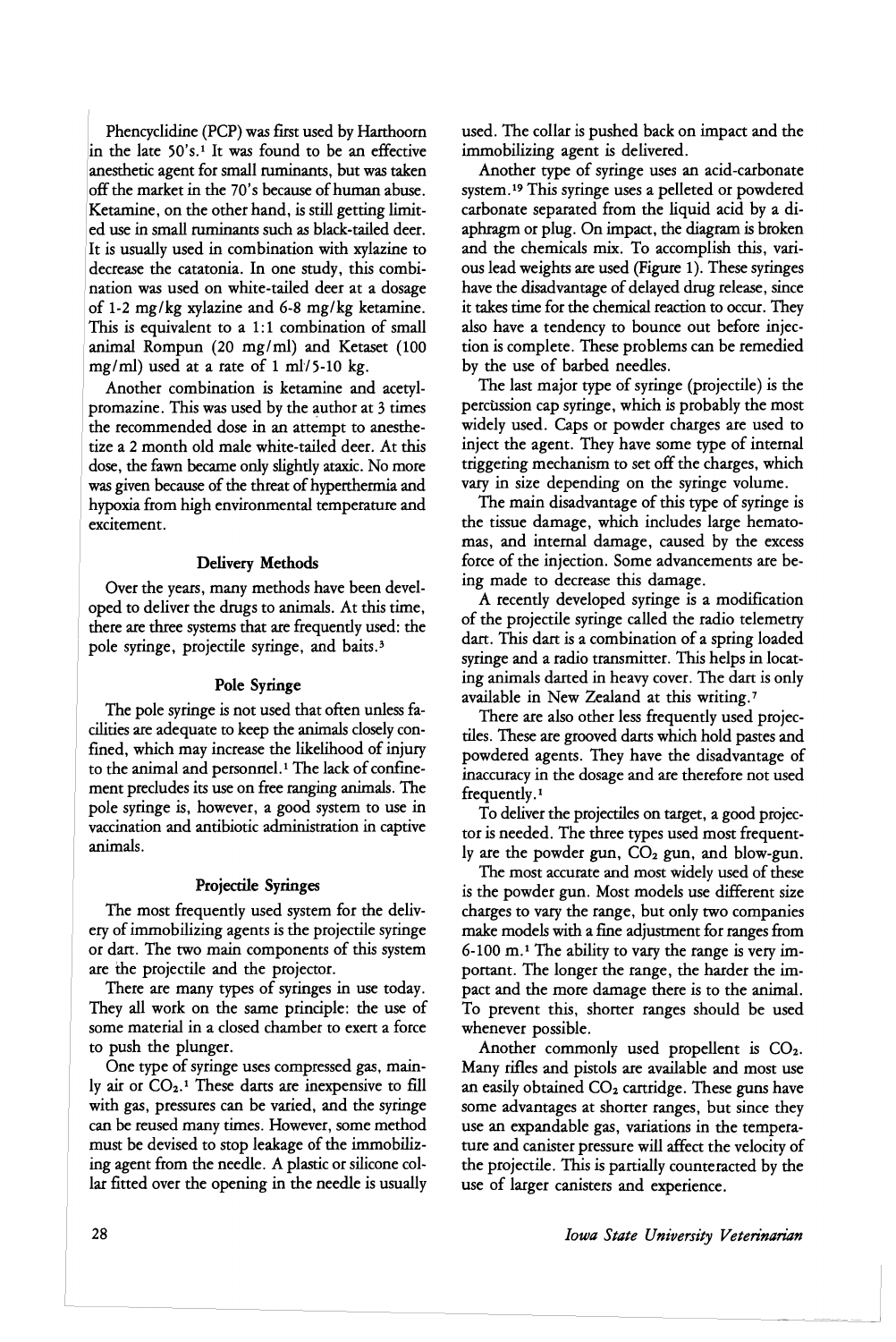

FIGURE 1. <sup>19</sup>

(A) Diagram of a completely assembled blow-gun syringe (Without the tail piece).

(B) Diagram showing the proper procedure for positioning the inverted plunger into the syringe tube.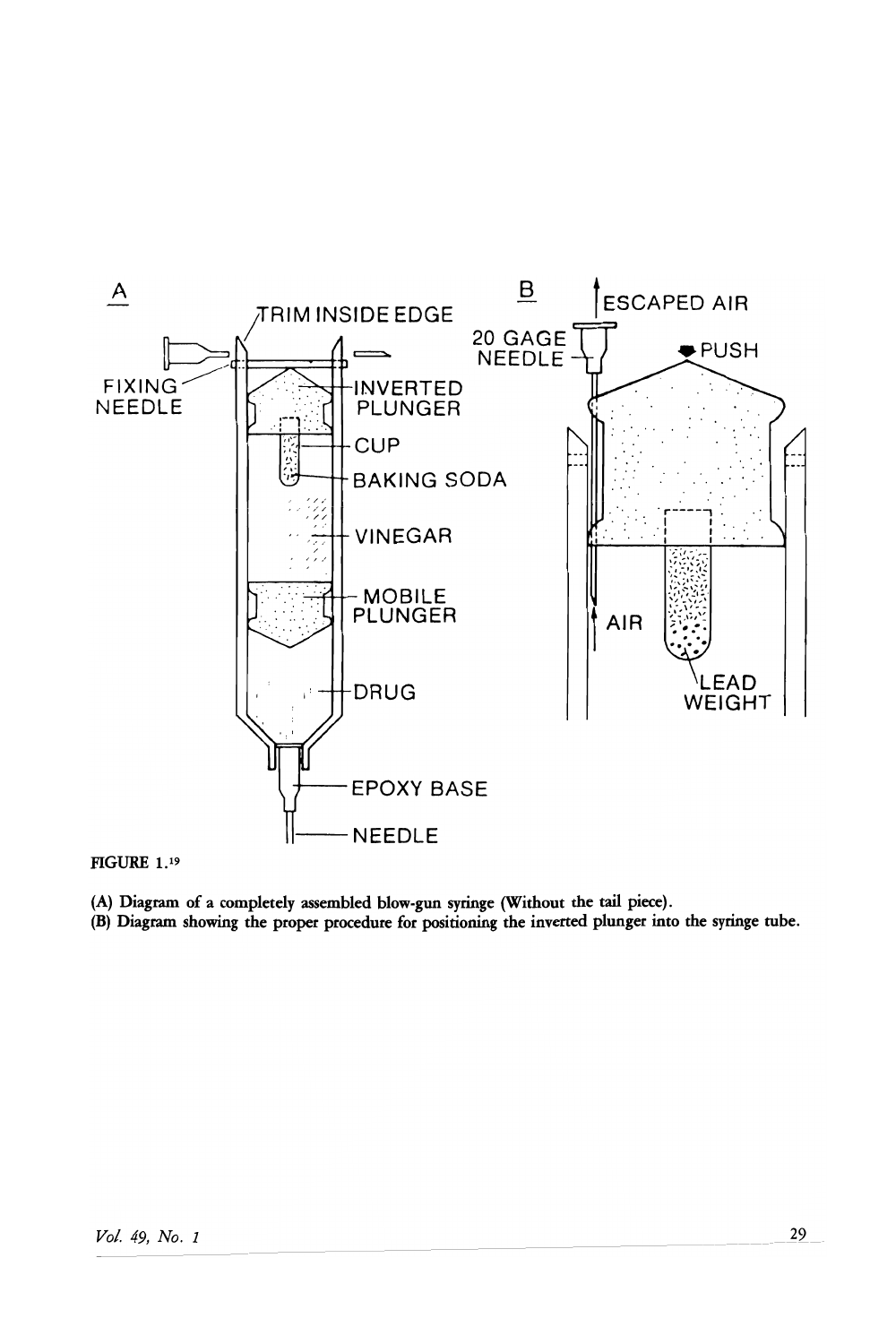The last major type of projector and the least expensive to use is the blow-gun. Light weight aluminum models are available commercially, however, inexpensive homemade versions can be constructed out of common PVC water pipe of various diameters and lengths.2o,21 They have a range of up to 30 m which restricts their use to closely confined animals in zoos and wild animal parks. Because of the limited range and problems with the darts, they are used infrequently.

One last delivery system that is used infrequently is the crossbow. It is cumbersome and inaccurate at distances greater than 40 m. It also needs specially constructed darts with extra flighting. Therefore, it is only used on thick skinned animals at close range and is not recommended for use on most ruminants. For example, it is used occasionally on elephants.

#### Baits

The final method used to deliver immobilizing agents is the bait. Baits have been used periodically in the past to immobilize animals. The advantage of this method is that the animals do not have to be stressed in any way before they are immobilized. The baits can be placed at an existing feeding station before the animals appear. Then they can be observed from a distance until the drug takes effect. The only real problems with the use of baits are dosage and efficacy.<sup>18</sup>

Most ruminants are herd type animals. If more than one animal is to be captured, enough agent must be provided to accomplish this. However, not all animals in the herd eat the same amount of bait. So some of the animals are overdosed and others are underdosed. But this problem is minor compared to that of efficacy. The only drug to show any promise as a bait is diazepam. Attempts to use other drugs such as succinylcholine or promazine were not successful.

# Physiological Effects of Capture

There are many physiological and metabolic changes that occur as a result of immobilization.<sup>22-25</sup> Not all of these changes are caused by the immobilizing agent. In fact, most changes are due to the capture of the animal. The most common of these is capture myopathy.

Capture myopathy is a multifaceted condition associated with capture.<sup>22</sup> It has been studied extensively in the past few years, but the exact etiology has not been discovered, Capture myopathy seems to be related to a metabolic acidosis caused by extreme exertion over a short period of time. This can be seen histologically as necrosis of the large musele masses of the legs and other areas. This leads to the collapse of the animal and eventual death from acidosis, predation or other factors.

T.R. Spraker has described four separate syndromes related to capture myopathy. <sup>7</sup> These are the peracute and acute death syndromes, ataxic myoglobinuric syndrome and the ruptured muscle syndrome. The first two are mainly the result of the metabolic acidosis and concurrent hyperkalemia. The ataxic myoglobinuric syndrome is similar to azoturia in horses and death is due to kidney and muscle lesions. The last syndrome, ruptured muscle syndrome, is the result of muscular necrosis leading to rupture of the gastrocnemius muscles, which eventually leads to the animal's death from predation or starvation.

Some attempts have been made to try to decrease the incidence of capture myopathy including tranquilizing animals with a bait before darting. Although no one method has worked, the less stress put on the animal prior to, during, and after immobilization, the less damage there is going to be.

There are some biochemical changes caused by immobilization that are not as harmful to the animal as capture myopathy. Recently, researchers found that the so called hematologic normals for the white-tailed deer<sup>24</sup> and some antelope<sup>25</sup> were actually stress hemograms. They found that initial blood samples had increased glucose, total protein (TP), and packed cell volume (PCV). Wesson et al. found the PCV and TP of white-tailed deer immobilized with phencyclidine and promazine to be decreased after 30 minutes and became stable at these levels.<sup>24</sup> Jacobson<sup>25</sup> and Wesson et al.<sup>24</sup> found glucose levels to be increased after a short delay. The increase in the glucose was thought to be due to the release of epinephrine. The increase in the PCV and TP were caused by contraction of the spleen and peripheral blood pooling and protein catabolism respectively, which are also due to the release of epinephrine. Other researchers also found the calcium, phosphorus,<sup>23</sup> and potassium<sup>25</sup> to be decreased after immobilization. These changes also were due to the stress of handling and not from the drugs themselves.

#### Summary

Since 1958, major improvements have been made in immobilizing agents and delivery systems. They have gone from the use of curare-tipped arrows to the present use of potent opioids in sophisticated syringes delivered by highly accurate rifles. However, there is still a long way to go. New immobilizing agents will need to have fewer side effects, faster immobilizing action, and an easily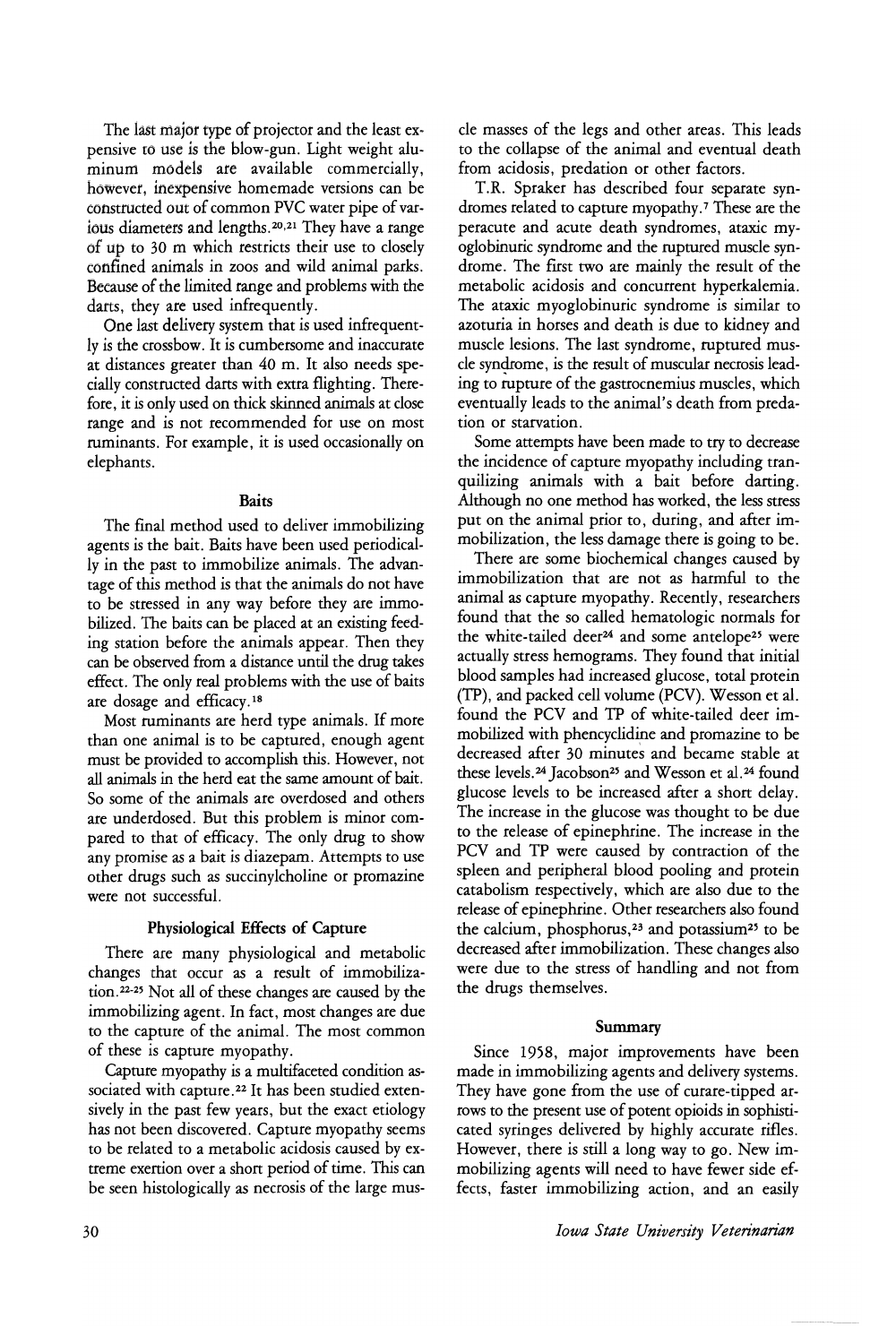# APPENDIX 126

# Dosages of Immobilizing Agents in Common Species

| <b>Species</b>     | Etorphine    | Diprenorphine | Xylazine      | W/Narcotics                | Yohimbine          |
|--------------------|--------------|---------------|---------------|----------------------------|--------------------|
| Roan Antelope      | $3-4$ mg     | 2x Etorphine  | $3$ mg/ $kg$  | 1.5-2 mg/kga               |                    |
| Sable Antelope     | 3-6          | 2x Etorphine  | 3             | .15 <sup>a</sup>           |                    |
| Eland              | $5 - 10$     | 2x Etorphine  | 3             | $.2 - 8a$                  |                    |
| Wildebeeste        | $3 - 5$      | 2x Etorphine  | $1.5 - 3$     |                            |                    |
| <b>Blesbok</b>     | $2 - 3$      | 2x Etorphine  |               |                            |                    |
| Gazelle            | $2 - 3$      | 2x Etorphine  | $2-4$         | .27 <sup>b</sup>           |                    |
| Impala             | $2 - 5$      | 2x Etorphine  | 3             | $.2 - 1.6b$                |                    |
| Blackbuck          | $2 - 3$      | 2x Etorphine  | 3             |                            |                    |
| Bison              | $4 - 10$     | 2x Etorphine  | $.6 - 1.0$    | $.2-.3a$                   |                    |
| Gaur               | $5 - 7$      | 2x Etorphine  |               |                            |                    |
| Yak                | $3 - 8$      | 2x Etorphine  | $.4 - 1.0$    |                            |                    |
| <b>Fallow Deer</b> | $2-4$        | 2x Etorphine  | $5 - 8$       | $.38 \text{ mg/kg}^2$      |                    |
| Wapiti             | 3-6          | 2x Etorphine  | 2             | $30 \text{ mg}^{\text{a}}$ | $.6 \text{ mg/kg}$ |
| White-tailed       | 3-6          | 2x Etorphine  | $3 - 5$       | .35-.6 mg/ $kga$           | $.1 - .6$          |
| Mule Deer          | $2 - 4$      | 2x Etorphine  | 4.4           | $40-100$ mg <sup>a</sup>   | .09-.4             |
| Caribou            | $2 - 5$      | 2x Etorphine  | 2             |                            |                    |
| Moose              | $4 - 8$      | 2x Etorphine  | $.7 - 1.5$    | $.15-.53$ mg/kgb           | .15c               |
| Aoudad             | $2 - 4$      | 2x Etorphine  | $.62 - 1.5$   |                            |                    |
| Bighorn            | $2-4$        | 2x Etorphine  | $.8 - 1.0$    | 20-50 mg <sup>a</sup>      | $.1 - .3$ mg/kg    |
| Pronghorn          | $1.5 - 5$ mg | 2x Etorphine  | $1-1.2$ mg/kg |                            |                    |

<sup>a</sup> with 1/2 dose of Etorphine

b with. 18-.25 mg/kg Fentanyl

 $\epsilon$  with .3 mg/kg 4-aminopyradine

| <b>Species</b> | Promazines           | Succinyl Choline | Ketamine    | Phencyclidine             |
|----------------|----------------------|------------------|-------------|---------------------------|
| Roan Antelope  | .4 $mg/kga$          | $14$ mg          |             |                           |
| Sable Antelope | $.4 \text{ mg/kg}^d$ |                  |             |                           |
| Eland          | $.1 \text{ mg/kg}^b$ | $27$ mg          |             |                           |
| Wildebeeste    |                      |                  |             |                           |
| <b>Blesbok</b> |                      |                  |             |                           |
| Gazelle        |                      |                  |             |                           |
| Impala         |                      |                  | 900-1200 mg | $90$ mg                   |
| Blackbuck      |                      | $.6 - 3$ mg      |             |                           |
| Bison          |                      | 55-60 mg         |             | $50$ mg                   |
| Gaur           |                      |                  |             |                           |
| Yak            |                      |                  |             |                           |
| Fallow Deer    |                      | $2-5$ mg         |             |                           |
| Wapiti         | 10-20 mg Acea        | $12-25$ mg       |             |                           |
| White-tailed   |                      | $6-8$ mg         |             |                           |
| Mule Deer      |                      | $8.5 - 16$ mg    |             | $1.54$ mg/kg <sup>2</sup> |
| Caribou        |                      | .055-.14 mg/kg   |             |                           |
| Moose          |                      | $12-18$ mg       |             |                           |
| Aoudad         |                      | $25$ mg          | $5-7$ mg/kg | 1.5-2.6 $mg/kg$           |
| Bighorn        | 5-10 mg Acea         |                  |             |                           |
| Pronghorn      | $.08-.11$ mg/kg      | $2 \text{ mg}$   |             |                           |

d with Xylazine.

*Vol.* 49, *I*vo. 1 31